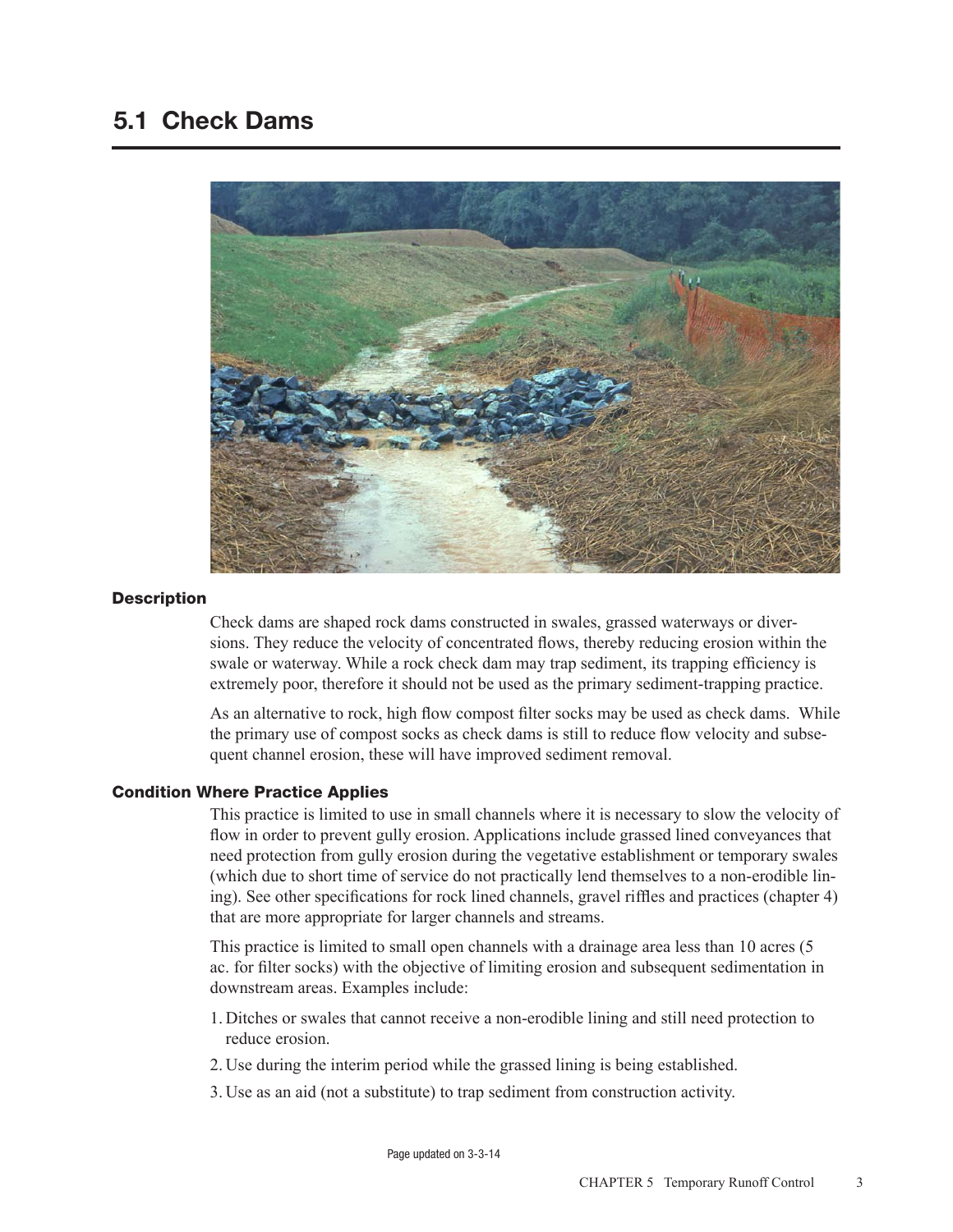#### Planning Considerations

Rock check dams and filter sock check dams are superior to straw bale dams based on their reduced maintenance and increased effectiveness and because straw bale check dams are not a specified practice in this manual.

Rock check dams and filter sock check dams shall be placed where standing water or excessive siltation will be minimized or where damage to vegetative lining will be insignificant.

Rock check dams should be considered where the ditch or swale will not be mowed until after construction is complete.

#### Design Criteria

See the specifications below for design guidelines. For increased sediment control of rock check dams, smaller aggregate and or filter fabric on the upstream side may be used. It should be noted that increased ponding and the subsequent increase in the height of water behind a check dam raises the potential for erosion if overtopping occurs.

| Material                                | 5 mil HDPE                       | 5 mil HDPE / Cotton              | Multi-Filament<br>Polypropylene (A) | Multi-Filament<br>Polypropylene (B) |
|-----------------------------------------|----------------------------------|----------------------------------|-------------------------------------|-------------------------------------|
| <b>Material characteristic</b>          | Photodegradable                  | <b>Biodegradable</b>             | Photodegradable                     | Photodegradable                     |
| <b>Mesh Opening</b>                     | $3/8$ " (10mm)                   | $3/8$ " (10mm)                   | $3/8$ " (10mm)                      | $1/8$ " (3mm)                       |
| <b>Tensile Strength</b>                 | 26 psi (1.83 kg/cm <sup>2)</sup> | 26 psi (1.83 kg/cm <sup>2)</sup> | 44 psi (1.83 kg/cm <sup>2)</sup>    | 202 psi (1.83 kg/cm <sup>2)</sup>   |
| % Original Strength<br>from UV Exposure | 23% at 1000 hr                   | ND.                              | 100% at 1000 hr                     | 100% at 1000 hr                     |
| <b>Functional Longevity</b>             | $9$ mo. $-3$ year                | 6-12 months                      | 1-4 years                           | 2-5 years                           |

Table 5.1.1 Sock materials (The Sustainable Site, 2010)

#### **Maintenance**

Sediment shall be removed from behind check dam once it accumulates to one-half the original height of the check dam.

#### Removal

Depending upon the size and type, removal of check dams may be performed by hand or mechanical means. Stone and sediment should be removed and the area graded and seeded. Sediment accumulated behind filter socks shall be removed and then these may be cut open, and the filler material dispersed or incorporated into existing soil in order to aid vegetative establishment and reduce mowing safety concerns.

Filler material shall not be spread within the flow area of the channel or where shear stresses will mobilize sediment and compost before it can be incorporated into dense vegetation. Additionally filler material shall not be spread if it will retard or reduce the existing vegetation. Mesh netting and stakes shall be removed entirely and disposed of in the proper waste or recycling facility.

#### Common Problems/Concerns

If the check dam materials are not entirely removed, maintenance issues or safety concerns may be created. Removal of check dams is necessary in order to allow complete vegetative establishment.

#### **References**

Tyler, R., A. Marks, B. Faucette. 2010. The Sustainable Site: Design Manual for Green Infrastructure and Low Impact Development Forester Press, Santa Barbara, CA.

Maryland Department of Environment, 2011. Maryland Standards and Specifications for Soil Erosion and Sediment Control. Filter Log. Water Management Administration, Baltimore, MD.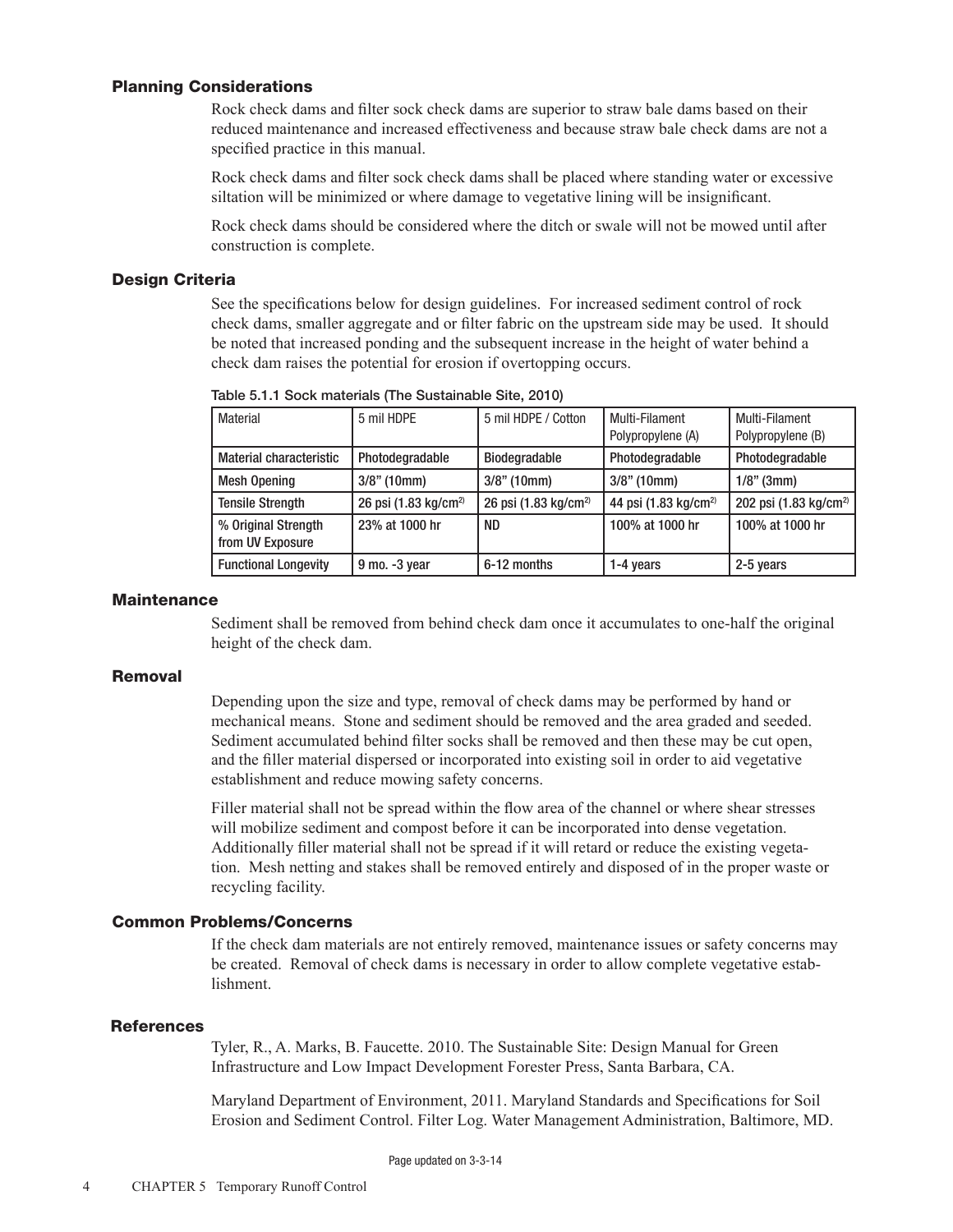### **Specifications**

#### for

# Rock Check Dam



- 1. The check dam shall be constructed of 4-8 inch diameter stone, placed so that it completely covers the width of the channel. ODOT Type D stone is acceptable, but should be underlain with a gravel filter consisting of ODOT No. 3 or 4 or suitable filter fabric.
- 2. Maximum height of check dam shall not exceed 3.0 feet.
- 3. The midpoint of the rock check dam shall be a minimum of 6 inches lower than the sides in order to direct across the center and away from the channel sides.
- 4. The base of the check dam shall be entrenched approximately 6 inches.
- 5. Spacing of check dams shall be in a manner such that the toe of the upstream dam is at the same elevation as the top of the downstream dam.
- 6. A Splash Apron shall be constructed where check dams are expected to be in use for an extended period of time, a stone apron shall be constructed immediately downstream of the check dam to prevent flows from undercutting the structure. The apron should be 6 in. thick and its length two times the height of the dam.
- 7. Stone placement shall be performed either by hand or mechanically as long as the center of check dam is lower than the sides and extends across entire channel.
- 8. Side slopes shall be a minimum of 2:1.